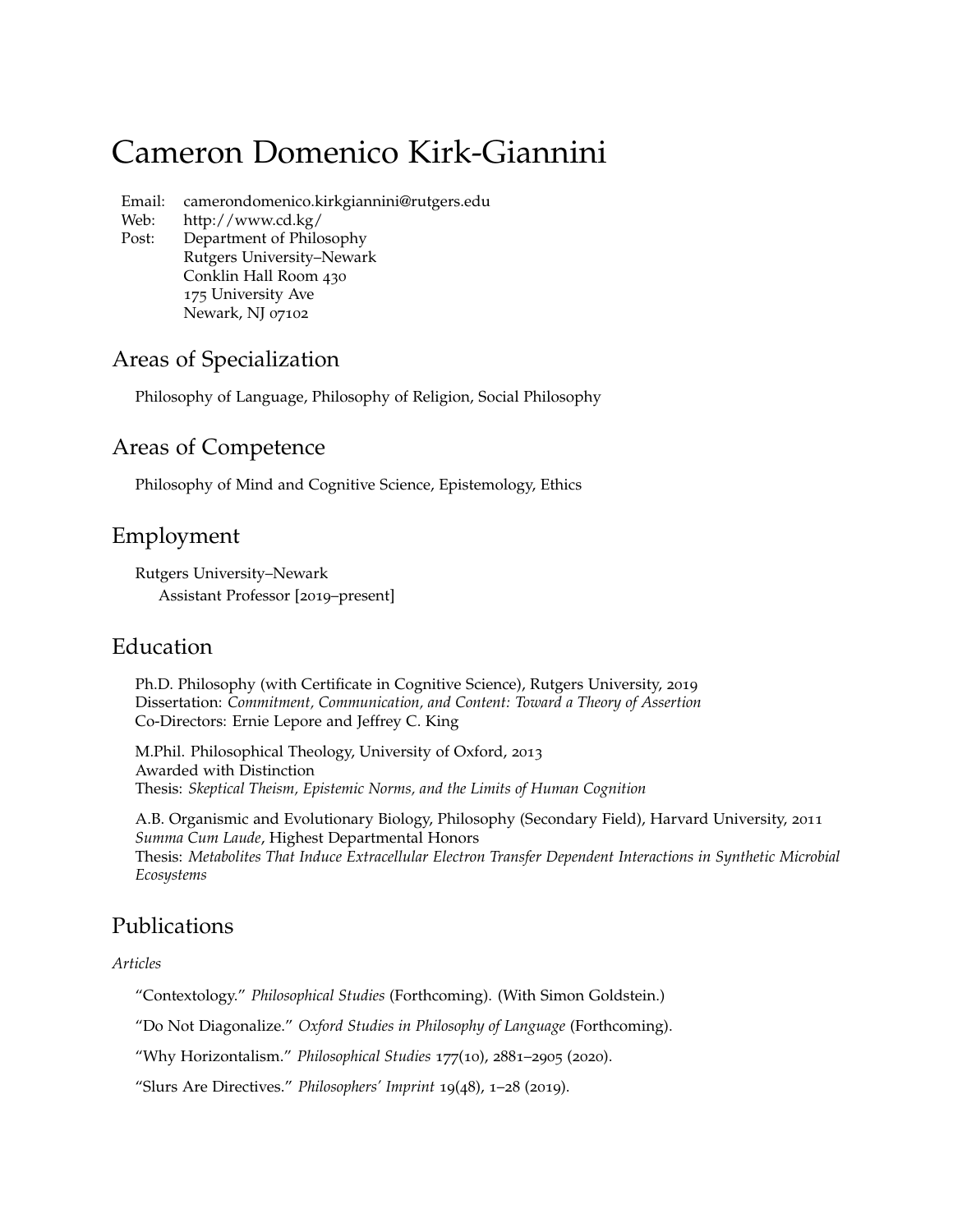"Radically Insensitive Theists." *Religious Studies* 55(2), 169–188 (2019).

"Uniformity Motivated." *Linguistics and Philosophy* 41(6), 665–684 (2018).

"De Ray: On the Boundaries of the Davidsonian Semantic Programme." *Mind* 126, 697–714 (2017). (With Ernie Lepore.)

#### *Edited Volumes*

### Selected Honors, Awards, and Fellowships

Rutgers University Presidential Fellowship (top university-wide graduate merit fellowship) [2013-2015]

Oxford University Clarendon Scholarship [2011-2013]

Phi Beta Kappa, Alpha Iota Chapter of Massachusetts [2010]

John Harvard Scholarship (top 5% of class) (3) [2008, 2009, 2010]

Detur Book Prize for outstanding scholarship in the freshman year [2008]

### Selected Presentations

- *"Quotation for Dummies."* 1st Annual Philosophy of Language Association Conference, Digital. [June 2022]
- *"Quotation for Dummies."* New York Philosophy of Language Workshop, New York University. [May 2022]

*"Cogventionalism."* Central APA Symposium, Chicago. [February 2022]

*"Cogventionalism."* CUNY Cognitive Science Speakers Series, Digital. [April 2021]

*"Gaslighting in Axiology."* Pacific APA Symposium, Digital. [April 2021]

*"Contextology."* (With Simon Goldstein.) Philosophy of Language In Progress Group, Digital. [December 2020]

*"On the Plurality of Tongues."* Australian Catholic University, Melbourne. [December 2019]

*"On the Plurality of Tongues."* Rutgers Alumni Workshop, New Brunswick. [April 2019]

- *"Slurs Are Directives."* Bochum-Rutgers Workshop in Philosophy and Cognitive Science, Ruhr-Universität Bochum. [March 2019]
- *"Gaslighting in Axiology."* New York City Minorities and Philosophy Workshop Series, CUNY. [March 2019]

*"Slurs Are Directives."* Ashoka University, Sonipat. [December 2018]

*"Slurs Are Directives."* Pacific APA Colloquium, San Diego. [March 2018]

*"Slurs Are Directives."* USC/UCLA Graduate Conference, Los Angeles. [March 2018]

*The Structure of Truth: Donald Davidson's 1970 Locke Lectures.* Oxford University Press (2020). (With Ernie Lepore.)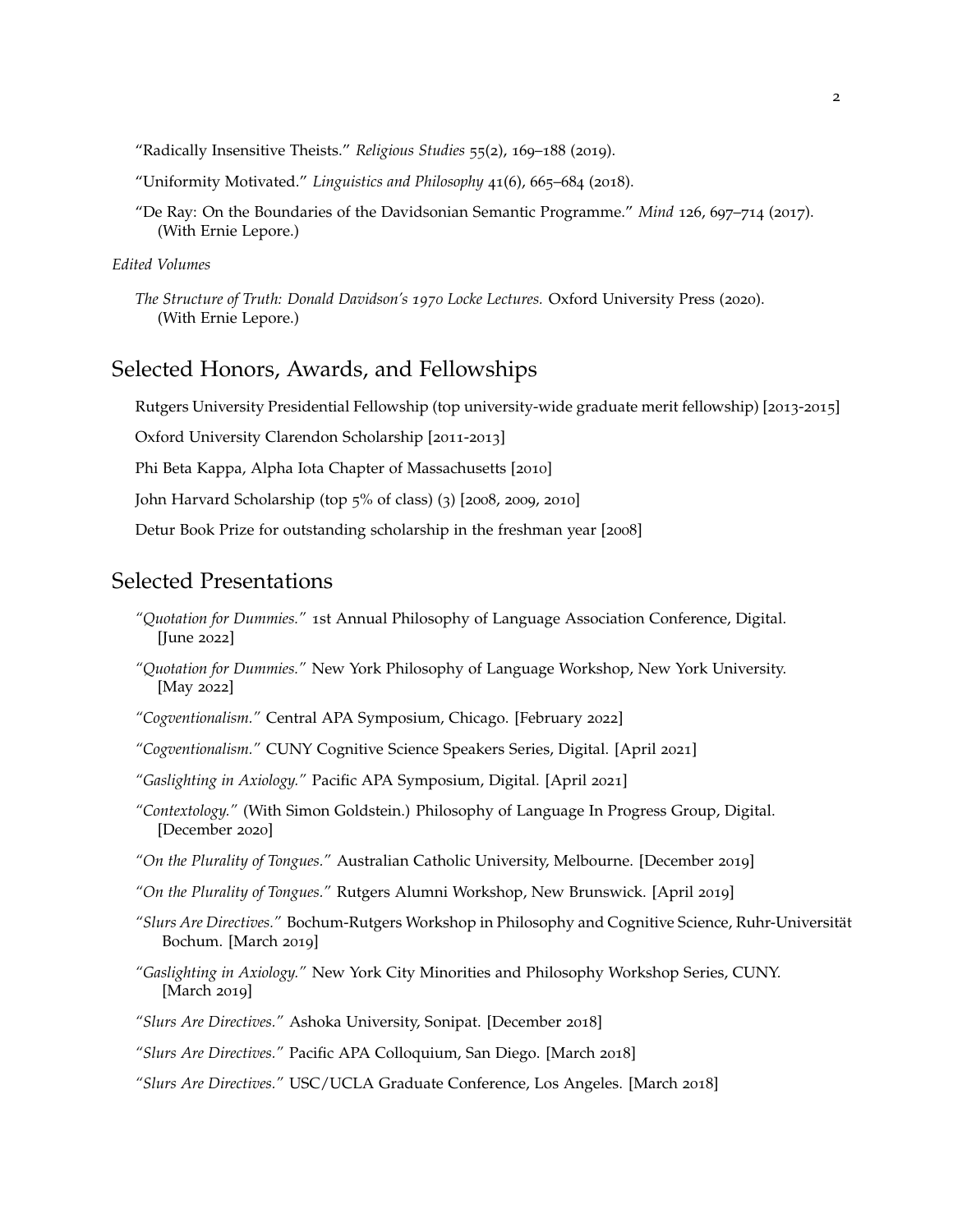*"Uniformity Motivated."* Central APA Colloquium, Chicago. [February 2018]

- *"Slurs Are Directives."* Harvard/MIT Graduate Conference, Cambridge, MA. [February 2018]
- *"Slurs Are Directives."* ESSLLI 2017 Workshop on Integrating Approaches to Social Meaning, Toulouse. [July 2017]
- *"Uniformity Motivated."* ESSLLI 2017 Student Session, Toulouse. [July 2017]
- *"Uniformity Motivated."* UT Austin Graduate Philosophy Conference, UT Austin. [April 2017]
- *"Radically Insensitive Theists."* University of Oklahoma Graduate Philosophy Conference, University of Oklahoma. [February 2017]
- *"Uniformity Motivated."* Northern Graduate Philosophy Conference, Northern Illinois University. [October 2016]
- *"Do Not Diagonalize."* Pacific APA Colloquium, San Francisco. [April 2016]
- *"Do Not Diagonalize."* New York Philosophy of Language Workshop, New York University. [December 2015]
- *"Skeptical Theism and the Future."* New Insights and Directions for Religious Epistemology Workshop on Formal Epistemology and Religious Epistemology, University of Oxford. [December 2014]
- *"Truth Conditions Not Required."* OZSW Graduate Conference in Theoretical Philosophy, Vrije Universiteit Amsterdam. [May 2014]
- *"Truth Conditions Not Required."* Rocky Mountain Philosophy Conference, University of Colorado Boulder. [April 2014]
- *"Skeptical Theism Is Self-Defeating."* Pacific APA Colloquium, San Diego. [April 2014]
- *"A New Moral Problem for (Skeptical) Theism."* 4th Annual Interdisciplinary Postgraduate Research Conference, Department of Classics, University of Leeds. [June 2013]
- *"Mushy Skeptical Theism and the Evidential Argument from Evil."* Pacific APA Colloquium, San Francisco. [March 2013]

### Comments Delivered

- *"Against Conventional Wisdom."* Presented by Ethan Jerzak, Arc Kocurek, and Rachel Rudolph. Eastern APA Symposium, Philadelphia. [January 2020]
- *"What Jones Didn't Do: Rethinking Some Linguistic Evidence for Davidsonian Event Semantics."* Presented by Andrés Colapinto. Eastern APA Colloquium, Washington, DC. [January 2016]
- *"The Resurrection and Hypertime."* Presented by Hud Hudson. Paradise Project Conference, Christopher Newport University. [April 2015]
- *"The Cognitive Dimension of Heavenly Bliss."* Presented by Jonathan Kvanvig. Paradise Project Conference, Christopher Newport University. [April 2015]
- *"Will There Be Skeptics in Heaven?"* Presented by Ted Poston. Paradise Project Conference, Christopher Newport University. [April 2015]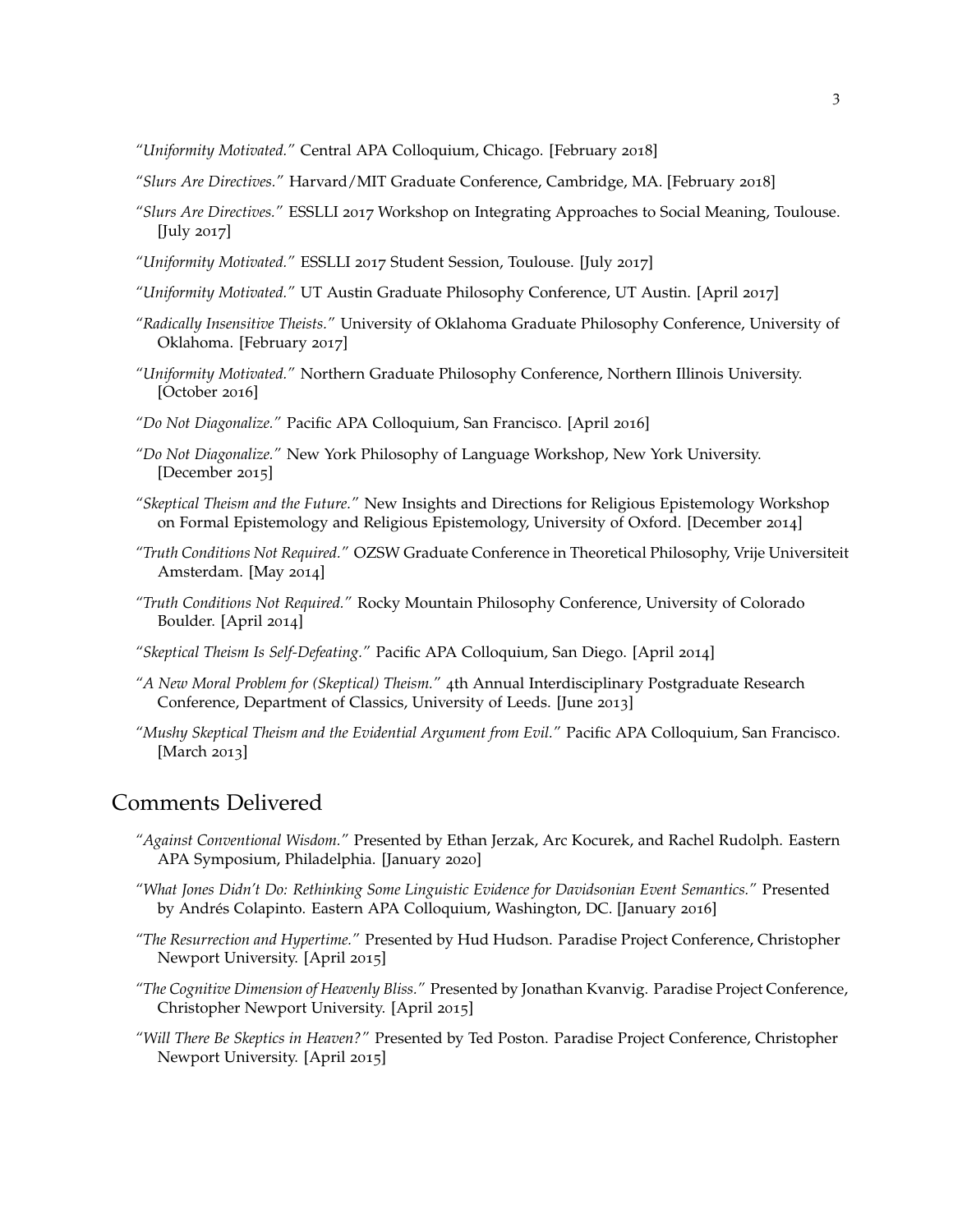## Service

Member of the Editorial Board of *Semantics and Pragmatics* [2022–present]

Referee for *American Philosophical Quarterly*, *Analysis*, *Dialectica*, *Ergo*, *Inquiry*, *Journal of Philosophical Logic*, *Metaphilosophy*, *Mind & Language*, *Noûs*, *Pacific Philosophical Quarterly*, *Philosophical Studies*, *Philosophy of Science*, *Semantics & Pragmatics*, *Social Theory and Practice*, *Synthese*, *Topoi*, German Academic Exchange Service (DAAD), Oxford University Press, Routledge [2017-present]

Admissions Evaluator for Rutgers–Newark's Honors Living and Learning Community [2022]

North American Summer School in Logic, Language, and Information Organizing Committee [2016]

### Teaching

#### *Rutgers University–Newark*

Philosophy 422: Independent Study (Foucault) [Spring 2022] Philosophy 327: Philosophy of Religion [Spring 2022] Data Science 330: Ethical Issues in Data Science [Spring 2022] Philosophy 322: Social Philosophy [Fall 2021] Data Science 330: Ethical Issues in Data Science [Fall 2021] Philosophy 327: Philosophy of Religion [Spring 2021] Data Science 330: Ethical Issues in Data Science [Spring 2021] Philosophy 320: Social Philosophy [Fall 2020] Computer Science 330: Ethical Issues in Data Science [Fall 2020] Philosophy 448: Philosophy of Language [Spring 2020] Computer Science 330: Ethical Issues in Data Science [Spring 2020] Philosophy 320: Social Philosophy [Fall 2019] *Rutgers University–New Brunswick* Philosophy 360: Philosophical Aspects of Cognitive Science [Spring 2019] Philosophy 107: Introduction to Ethics [Spring 2019] Philosophy 107: Introduction to Ethics [Summer 2017] Philosophy 107: Introduction to Ethics [Spring 2017] Philosophy 210: Philosophy of Language [Winter 2017]

Philosophy 329: Minds, Machines, and Persons [Fall 2016]

Philosophy 107: Introduction to Ethics [Summer 2016]

Philosophy 201: Introduction to Logic [Spring 2016]